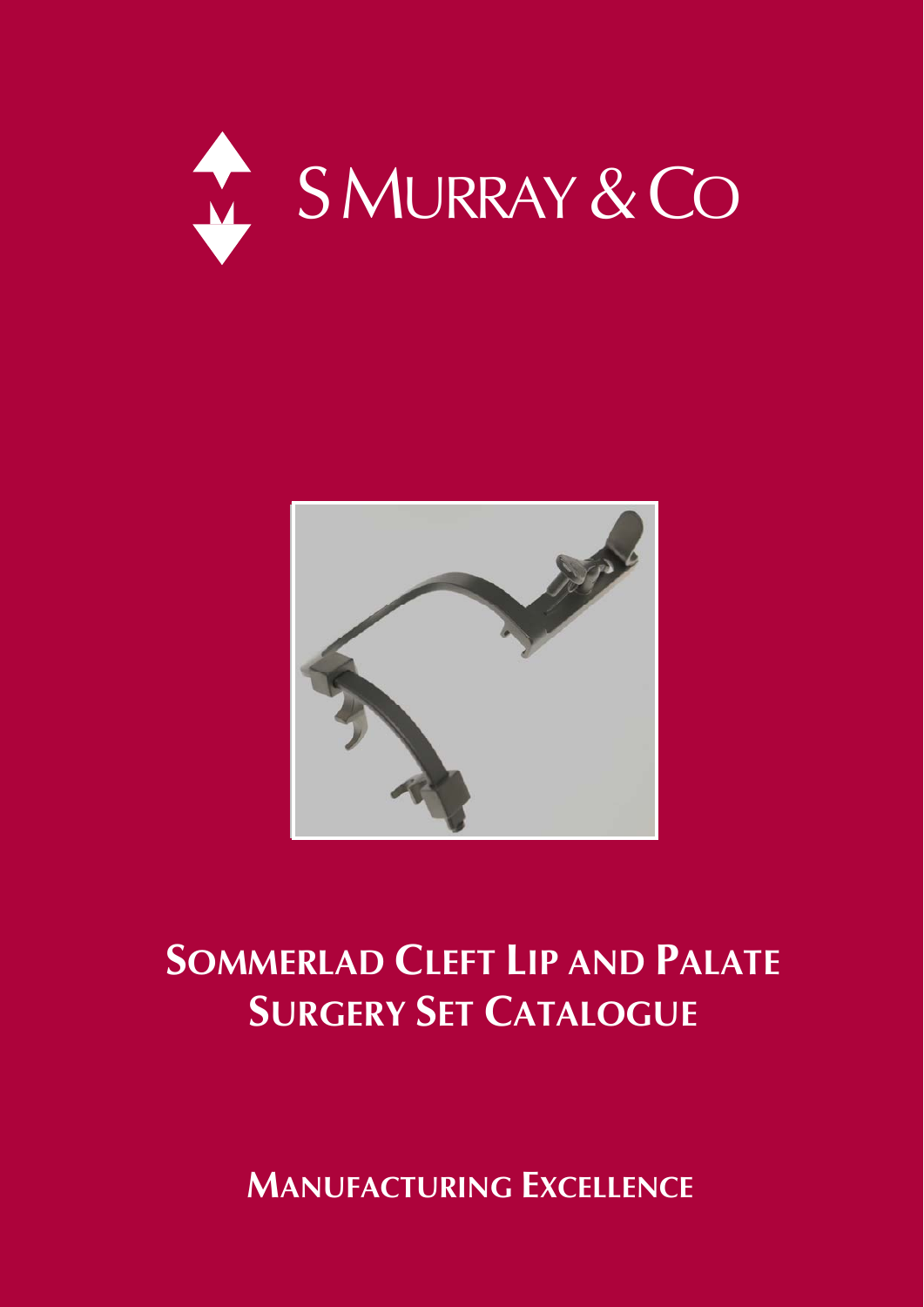

# **TERMS AND CONDITIONS**

# **S MURRAY & CO**

#### **1. DEFINITIONS**

- 1. "The Company" means S Murray & Co Limited.
- 2. "The Customer" means the customer of the company.
- "The Contract" means any contract for the sale of goods by the company to the customer.

4. "The goods" - means goods of any description form-ing the subject matter of this contract including, parts, components and ingredients of any materials incorporated into the goods.

#### **2. QUOTATIONS**

Quotations by the company unless otherwise stated in terms or otherwise agreed by the company in writing shall be open for acceptance within 30 days of the date of the quotation.

#### **3. EXISTENCE OF CONTRACT**

No contracts shall come into existence until the customer's order (whether placed pursuant to a quotation or otherwise) is accepted by the earliest of:

- 
- (a) the company's written acceptance; (b) delivery of the goods; (c) delivery of the company's invoice.

2. These conditions shall be incorporated in the contract

to the exclusion of any terms and/or conditions stipulated or referred to by the customer.

3. No variations or amendments of this contract or these terms and conditions shall be binding on the company unless confirmed by it in writing.

4. The customer hereby agrees that no reliance will be<br>placed upon any written or cral statements or representa-<br>tion made by the company its servants or agents which is<br>not enclosed or contained in the company's quotation

#### **4. PRICES**

1. Prices are ex-works and exclude freight, insurance and delivery charges; and further exclude Value Added Tax and all other taxes or duties whatsoever.

2. The company shall have the right to increase its prices<br>to the customer to account for any alteration in the cost of<br>materials, parts, or labour or to account for any changes in<br>work or delivery schedules or quantities, increases in the company's costs of any kind arising for any reason after the date of the contract.

3. The company shall not increase the price of any goods which are the subject matter of an invoice already delivered by the company to the customer.

#### **5. PAYMENT**

1. All invoices are payable without discount of any kind in pounds sterling on the last day of the month following the date on the company's invoices at the premises stated on the invoice as being the company's premises.

2. In no circumstances whatsoever shall the customer be entitled to make any deduction or claim any set-off or with-hold payment on any invoice for any reason at all.

3. Time for payment shall be of the essence of the<br>contract. The customer may be required to pay to the<br>company interest on any overdue amount from the dates<br>the payment was due to that on which it is made (whether<br>before reimburse to the company all costs and expenses (includ-ing legal costs) incurred in the collection of any overdue amount.

#### **6. TITLE**

1. Property in the goods shall remain with the company and shall not pass to the customer (notwithstanding the earlier passing of risk) until the price of the goods has become due and has been paid by the customer in full.

2. Until property passes to the customer upon payment for the goods the customer shall hold the goods as bailee for the company and shall store or mark them so that they can at all times be identified as the property of the can company.

3. The company shall be entitled at any time before<br>property passes to the customer to repossess all or any of<br>the goods and/or use or sell them (without any liability to<br>the customer), and so terminate the customer's righ use, sell or otherwise deal with them as the company's bailee's.

For the purposes set out in sub-paragraph 6.3 above or for the purposes of determining what goods are held by the customer and inspecting them; the company or its authorised agents may at any time enter and remain upon any premises of the customer.

5. The company shall be entitled at any time before<br>property passes to the customer whether or not payment<br>for the goods is due require the customer forthwith to<br>return the goods to the company (at the customer's<br>expense) specify.

6. Until property passes the entire proceeds of sale of<br>the goods shall be held in trust for the company and shall<br>not be mixed with other monies or paid into any overdrawn<br>bank account ant shall be at all times identifiab proceeds of sale.

7. The company shall be entitled to maintain an action against the customer for the price of the goods notwith-standing that property in them has not passed to the customer.

### **7. DELIVERY; RISK; PERFORMANCE**

1. Goods are delivered to the customer when the company makes them available to the customer or any agents of the customer or any carrier (who shall be the customer's agent whoever pays his charges) at the company's premis-es or other delivery point agreed in writing by the company.

2. Risk in the goods passes when they are delivered to the customer as aforesaid.

3. The company may deliver goods by instalments in any sequence.

4. No default or failure by the company in respect of any use or more installments shall vitiate the contract in respect of goods already delivered to the customer, or yet to be delivered to the customer and where the goods are delivered by installments each instalment shall be deemed to be the subject of a separate contract.

5. The company may deliver and the customer shall accept in satisfaction of the contract a lesser quantity than the quantity of goods ordered.

Any dates quoted by the company or specified by the customer for the delivery of the goods are deemed to be<br>approximate only and shall not form part of the contract<br>and the customer acknowledges that in the performance<br>expected of the company no regard has been paid to any<br>

7. Time for delivery is not of the essence of the contract.

8. If the customer fails to take delivery of the goods or<br>any part of them on the date they are made available and<br>or fails to provide written instructions or any documents<br>licences consents or authorisations required to e in the goods shall pass to the customer delivery shall be deemed to have taken place and the customer shall pay to the company all costs and expenses including storage and insurance charges arising from its failure.

9. The company shall not be liable for any penalty loss injury or damage or expense arising from any delay or fail-<br>ure in delivery or performance from any cause whatsoever<br>nor shall any such delay or failure entitle the customer to<br>refuse to accept any delivery or performance

#### **8. CLAIMS NOTIFICATION**

1. Any claim for non-delivery of any goods in the United Kingdom shall be notified by the customer to the company within 14 days of the date on the company's invoice.

Any claims that the goods have been delivered damaged or are not of the correct quantity or do not comply with the description in the contract shall be notified by the customer to the Company within seven days of their deliv-ery or deemed delivery.

3. Any alleged defect in the goods shall be notified by the<br>customer to the Company within seven days of delivery or<br>in the case of any defect which is not reasonably apparent<br>on inspection within seven days of the defect customer's attention.

Any claim under this condition must be in writing and must contain full details of the claim including any details required by the Company to identify the goods.

5. The Company shall be afforded a reasonable opportunity and facilities to investigate any claims under this condition and the customer shall if so requested in writing by the Company promptly return any goods the subject to the Company for examination.

6. The Company shall have no liability with regard to any claim in respect of which the customer has not complied with the provisions of this condition.

#### **9. SCOPE OF CONTRACT**

1. Under no circumstances whatsoever shall the Company have any liability of whatever kind for:

(a) any defects resulting from wear and tear accident or improper use or storage after delivery;

(b) any goods which have been altered after delivery:

(c) the suitability of any goods for any particular purpose or use under specific conditions whether or not those purposes or con-ditions were known or communicated to the Company.

2. Under no circumstances whatsoever shall the Company have any liability of whatever kind for any:

(a) descriptions, illustrations, specifications, figures as to performance, drawings and particulars of weights and dimensions submitted by the Company contained in the Company's catalogues, price lists or elsewhere since project a general idea of the goods and not to form part of the contract or be treated as representations;

(b) technical information recommendations, statements or advice furnished by the Company its servants or Agents;

(c) any variations in the quantities or dimensions of any goods or changes in their specifications or substitution of any materials<br>if the variation or substitution does not materially affect the characteristics of the goods and the substituted materials are of a<br>quality equal or super

#### **10. EXTENT LIABILITY**

1. The Company shall have no liability to the customer (other than liability for death or personal injury resulting

from the Company's negligence) for any loss or damage of<br>any nature arising from any breach of any express or<br>limplied warranty or condition of the contract or any negli-<br>gence breach of statutory or other duty on the part perform the contract except in accordance with this condition.

2. If the customer establishes that goods have not been<br>delivered or have been delivered damaged or are not of the<br>correct quantity or do not comply with their description or<br>are defective, the Company shall at its option

3. If the Company is liable in accordance with this condi-tion in respect of only some goods the contract shall remain in full force and effect in respect of the other goods in the contract.

4. The Company shall not be liable in any circumstances whatsoever for goods which are lost or damaged in transit and all claims shall be made against the carrier.

There are no circumstances in which the liability of the Company to the customer under this condition shall exceed the invoice value of the goods.

#### **11. GENERAL**

1. If the customer fails to make any payment or otherwise<br>defaults in any of its obligations under the contract or any<br>other contract or agreement with the Company or becomes<br>insolvent, has a receiver appointed or is wound

2. The contract and its subject matter are confidential and shall not be disclosed or used for any unauthorised purpose.

3. The contract cannot be cancelled without the written agreement of the Company and upon payment by the cus-tomer to the Company of 25% of the total contract price, or such other sum expressly agreed in writing by the such oure<br>Company.

The contract shall be governed by the English Law and the customer consents to the exclusive jurisdiction of the English Courts in matters regarding the contract except to the extent that the Company invokes the jurisdiction of the Courts of any other country.

5. Any notice to be given under this contract shall be in<br>writing and telexed or sent by facsimile transmission or for-<br>warded by recorded delivery post to the receiving party at<br>its business address or last known business

#### **12. FORCE MAJEURE**

The Company shall not be liable for any failure in the per-formance of any of its obligations under the contract caused by factors outside its control.

#### **13. EXPORTS**

For the avoidance of doubt all the above terms and conditions apply to orders from customers outside the United Kingdom as well as those from within the United Kingdom.

2. The provisions of this condition apply to customers<br>from outside the United Kingdom in addition to the remain-<br>ing conditions but if any inconsistency arises between this<br>condition and any others, for customers from out prevail.

3. Orders from customers outside the United Kingdom must be covered by an irrevocable letter of credit to cover the purchase price and any other additional costs and charges whatsoever, confirmed by a London clearing Bank unless other arrangements have been made and agreed between the Company and the customer in writing.

4. The Company's prices do not include F.O.B. charges or any delivery charges to docks, airports or otherwise to the customer's order.

5. Any obligation on the Company to carry or arrange for<br>the carriage of any goods to any points outside the<br>Company's premises must be agreed with the Company in<br>writing, will be entirely at the customer's expense and wil and at cost price.

6. Insurance is only effected on the customer's specific<br>instructions and to the customer's specific requirements,<br>notified to the Company in writing, and entirely at the cus-<br>tomer's expense. However, the Company is under

The notification periods specified in clause 8 shall be extended in each case by seven days for customers from outside the United Kingdom.

8. Unless otherwise agreed in writing by the Company<br>before the contract is made it is the responsibility of the<br>customer to make provision for the delivery of goods out-<br>side the Company's premises and to provide all nece tance of the goods from the Company on the due date.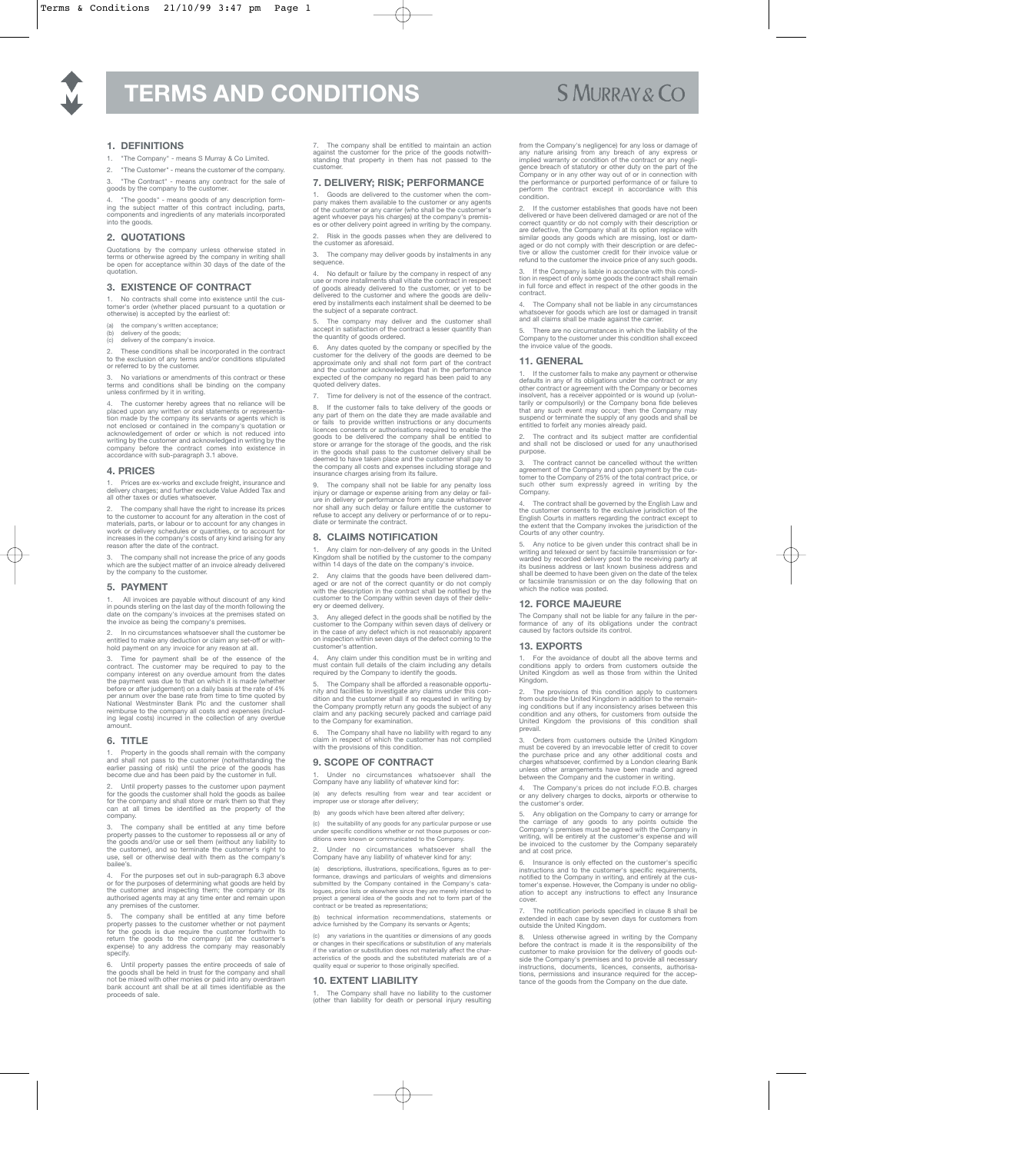# INTRODUCTION

# **Introducing the S Murray & Co Sommerlad Cleft Lip and Palate Surgery Set**

S Murray & Co is proud to have developed the instruments shown in this catalogue with pioneering plastic surgeon, Brian Sommerlad, to be used to perform his innovative surgical technique for cleft lip and palate repair. A royalty will be paid to CLEFT by S Murray & Co for every set ordered, to help contribute to and support the inspiring work the charity undertakes. This catalogue shows both the complete set and also the individual instruments, which are available to be ordered separately. **British made quality**



### **Brian Sommerlad and CLEFT**

Brian Sommerlad (right) is an honorary consultant plastic surgeon at Great Ormond Street Hospital for Children, London, and at the St Andrew's Centre for Plastic Surgery, Broomfield Hospital, Chelmsford. He was the first Clinical Director of the North Thames Cleft Lip and Palate Service. Although involved in many aspects of plastic surgery, his main activity now is centred around surgery for children and adults with cleft of lip and palate and associated conditions.

Registered with the Charity Commission in 2007, CLEFT is a charity which aims to research the unanswered problems in improving care for children born with cleft lip and palate throughout the world.



# Registered charity number: 1119630 www.cleft.org.uk

S Murray & Co is a British manufacturer of surgical instruments, with over 100 years of manufacturing experience. The instruments in this catalogue are made from high quality surgical grade stainless steel, supported by a 10 year guarantee to be free from defects in material and workmanship (3 years for the TC tips of the Needleholders). The instruments have been made with an anti-glare, satin finish to help reduce any potential glare caused by operating theatre lights or microscopes during surgical procedures.



CLEFT and Brian Sommerlad work with local surgeons in countries where cleft lip and palate services are less welldeveloped and S Murray & Co is proud that this set will help towards that training and development.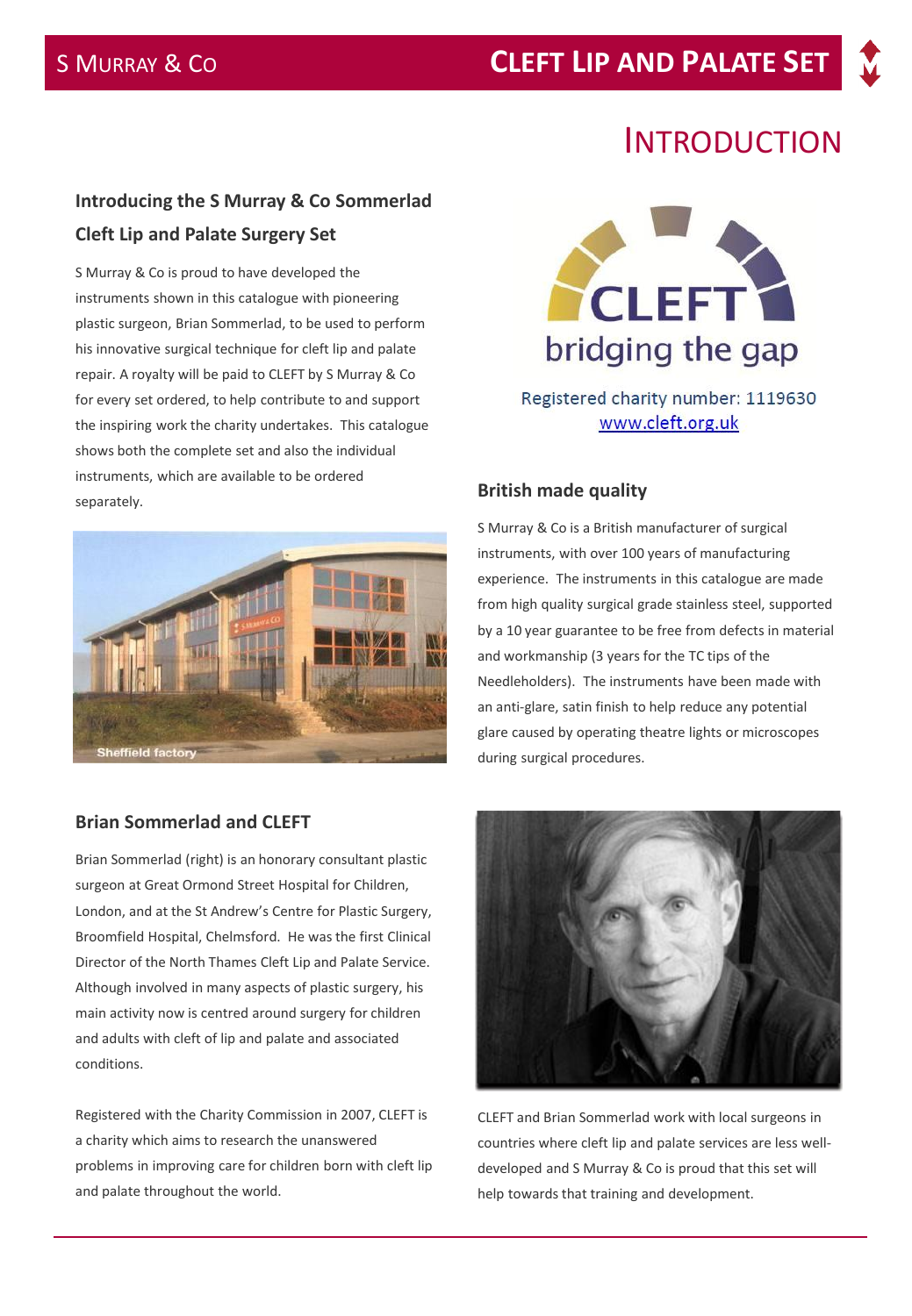# SOMMERLAD CLEFT LIP AND PALATE SET COMPLETE



### **CODE 9265/01**

### **Set contents**

### **Instruments**

| $1073/15 \times 2$ | Artery Forceps Halstead Mosquito Str 125mm          |  |
|--------------------|-----------------------------------------------------|--|
| $1074/15 \times 2$ | Artery Forceps Halstead Mosquito Cvd 125mm          |  |
| 1282/30 x 1        | Dissecting Forceps Adson 1/2 Teeth Fine 150mm       |  |
| 1579/05 x 1        | Needleholders Ryder TC French Eye 125mm             |  |
| 1588/05 x 1        | NeedleholderS Webster TC Smooth Jaws 125mm          |  |
| 1866/10 x 1        | Scissors Iris Straight Sharp 110mm                  |  |
| 1890/02 x 1        | Scissors Metzenbaum Curved Blunt 145mm              |  |
| 1972/50 x 1        | Scissors Ultra-Cutting Stevens Curved Blunt 110mm   |  |
| 2093/06 x 1        | Suction Tubes American Pattern Stainless Steel 10Fg |  |
| 2210/05 x 3        | Towel Clips Backhaus 90mm                           |  |
| 5003/02 x 1        | Beaver Blade Holders Round 130mm                    |  |
| 7350/05 x 1        | Elevators Freer Double Ended 200mm                  |  |
| 7544/05 x 1        | Mouth Gags Sommerlad Frame Only                     |  |
| 7544/55 x 1        | Mouth Gags Sommerlad Tongue Plates Fig 1 50mm       |  |
| 7544/60 x 1        | Mouth Gags Sommerlad Tongue Plates Fig 2 60mm       |  |
| 7544/65 x 1        | Mouth Gags Sommerlad Tongue Plates Fig 3 70mm       |  |
| 7544/70 x 1        | Mouth Gags Sommerlad Tongue Plates Fig 4 80mm       |  |
| 8149/25 x 1        | Mapping Pens Sommerlad 150mm With Guard             |  |
| 8149/50 x 1        | Mapping Pens Sommerlad 150mm With Guard Fine        |  |
| 8277/05 x 1        | Raspatories Cleft Palate Sommerlad Straight 150mm   |  |
| 8277/10 x 1        | Raspatories Cleft Palate Sommerlad 80Deg 150mm      |  |

| 8277/15 x 1 Raspatories Cleft Palate Sommerlad Scaler 150mm |  |
|-------------------------------------------------------------|--|
| 8277/20 x 1 Raspatories Cleft Palate Sommerlad D/E 150mm    |  |
| 8333/05 x 1 Retractors Kilner D/E 150mm                     |  |
| 8360/10 x 1 Scalpel Handle Barron Long 160mm                |  |
| 8420/05 x 2 Skin Hooks Gilles Small 185mm                   |  |
| 8420/10 x 2 Skin Hooks Gillies Large 185mm                  |  |
| 8980/10 x 1 Skin Marker Castroviejo 0-20mm Range            |  |

### **Accessories**

### **(included as part of set 9265/01)**

**1804/25 x 1** Scalpel Blade Carbon Steel No 15, Box of 100 **1811/90 x 1** Scalpel Blade Lamellar Angled Up, Sterile, Box of 6

### **Accessories**

### **(not included as part of set – need to be ordered separately)**

| 1205/05 Diathermy Cable Bi-Polar Twin 4mm Pin 3m                 |
|------------------------------------------------------------------|
| 1205/55 Adaptor for Bi-Polar Cable 18mm to 22mm                  |
| 1205/60 Adaptor for Bi-Polar Cable 29mm to 35mm                  |
| 5390/15 Diathermy Forceps Bi-Polar Straight Fine Tip 0.5mm 150mm |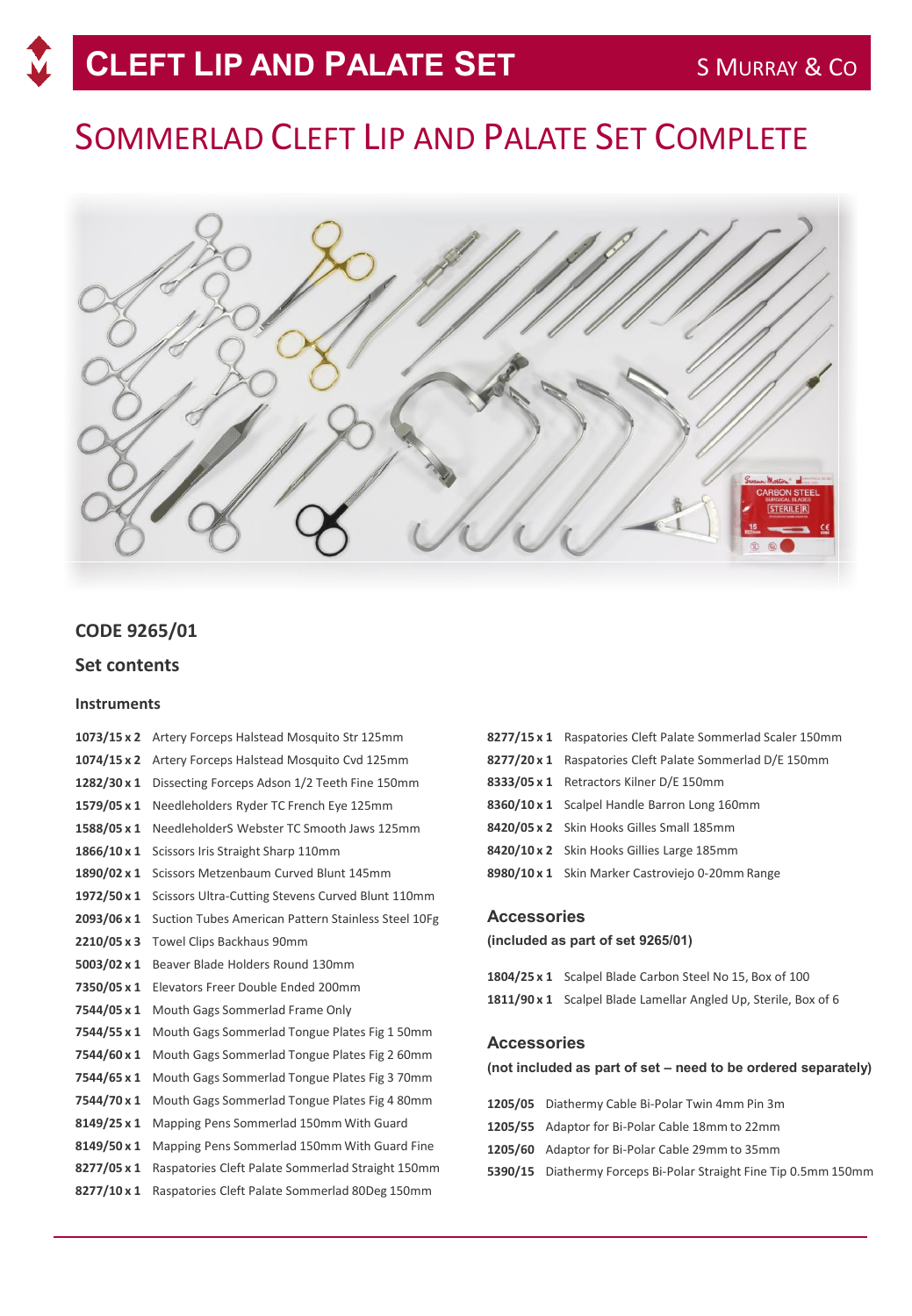# S MURRAY & CO **CLEFT LIP AND PALATE SET**

# ARTERY FORCEPS



straight, serrated jaws **1073/15** 125mm

**Mosquito, Halstead** curved, serrated jaws **1074/15** 125mm

# DISSECTING FORCEPS

**Adson** fine, 1/2 teeth **1282/53** 150mm

# NEEDLEHOLDERS, TUNGSTEN CARBIDE





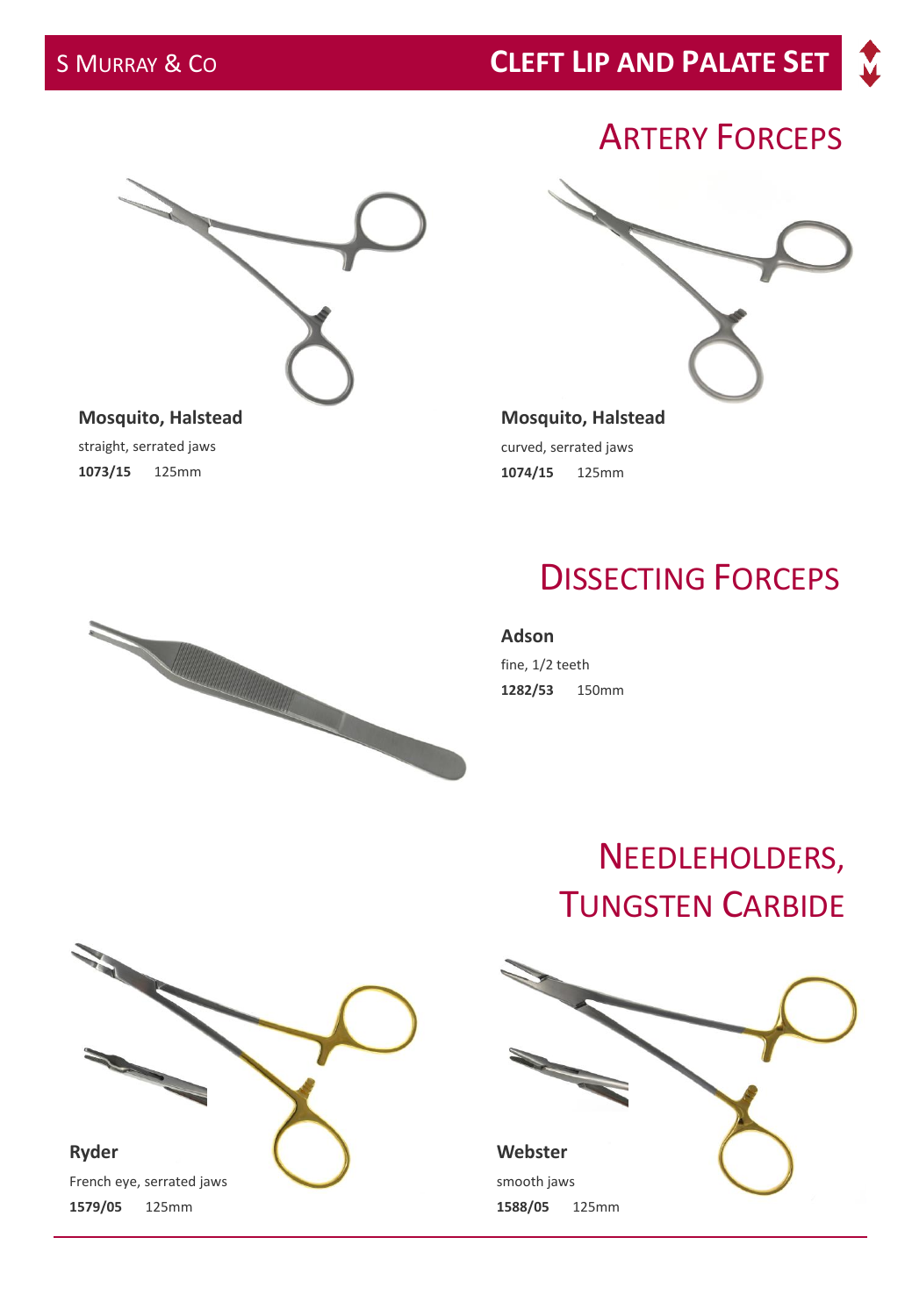# **CLEFT LIP AND PALATE SET** S MURRAY & CO

# **SCISSORS**





SCISSORS, ULTRA-CUTTING

### **Stevens**

curved, blunt **1972/50** 110mm



# **SUCTION TUBES**

### **American Pattern**

stainless steel **2093/06** 10Fg

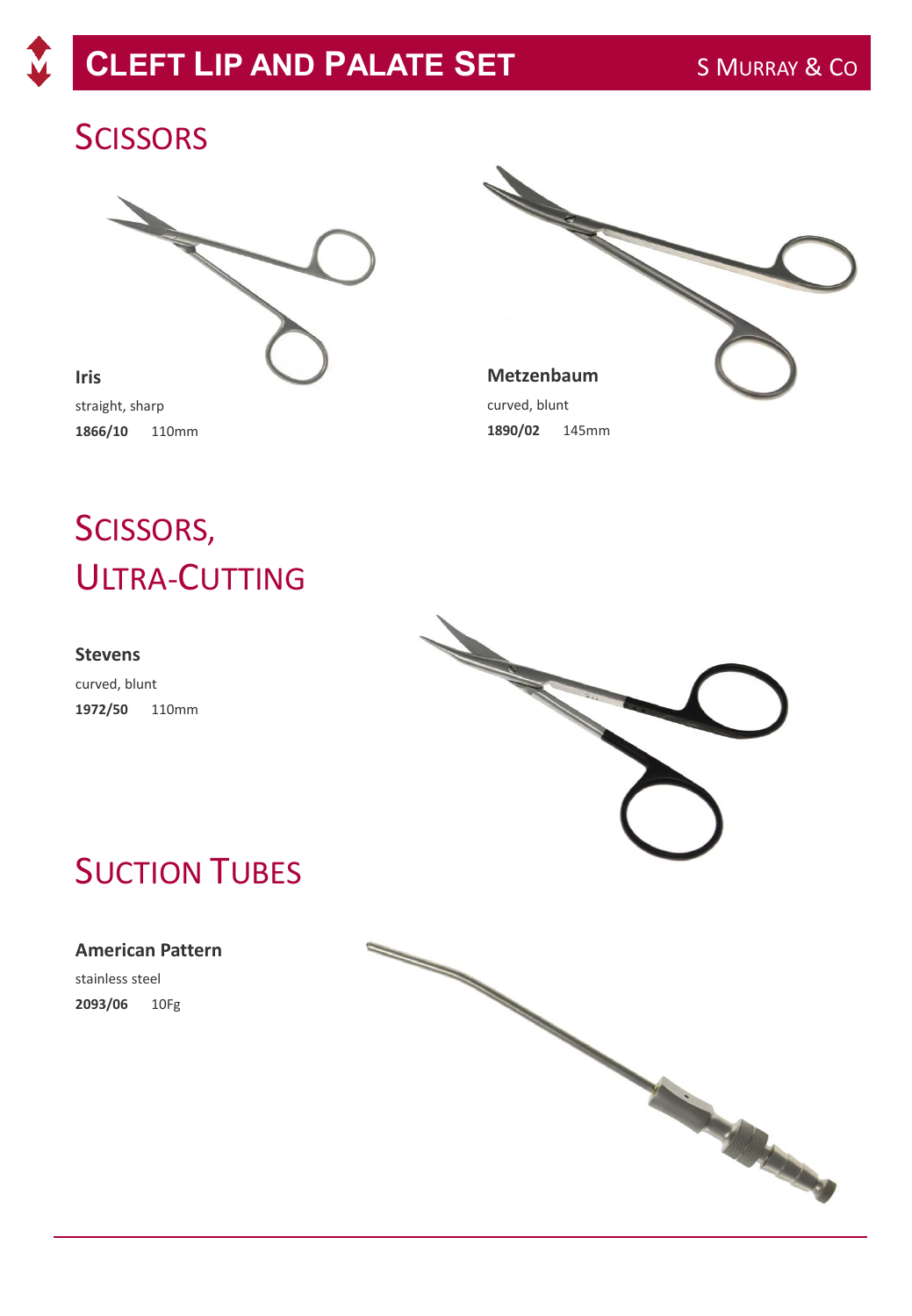**Service Service** 

# S MURRAY & CO **CLEFT LIP AND PALATE SET**

# TOWEL CLIPS

**Backhaus**  curved **2210/05** 90mm

# BLADE HOLDERS

**Beaver**

round, stainless steel **5003/02** 130mm

**Barron** octagonal, aluminium **8360/10** 160mm

# **ELEVATORS**

**Freer**  double ended **7350/05** 200mm

# MOUTH GAGS

### **Sommerlad**

frame only **7544/05**





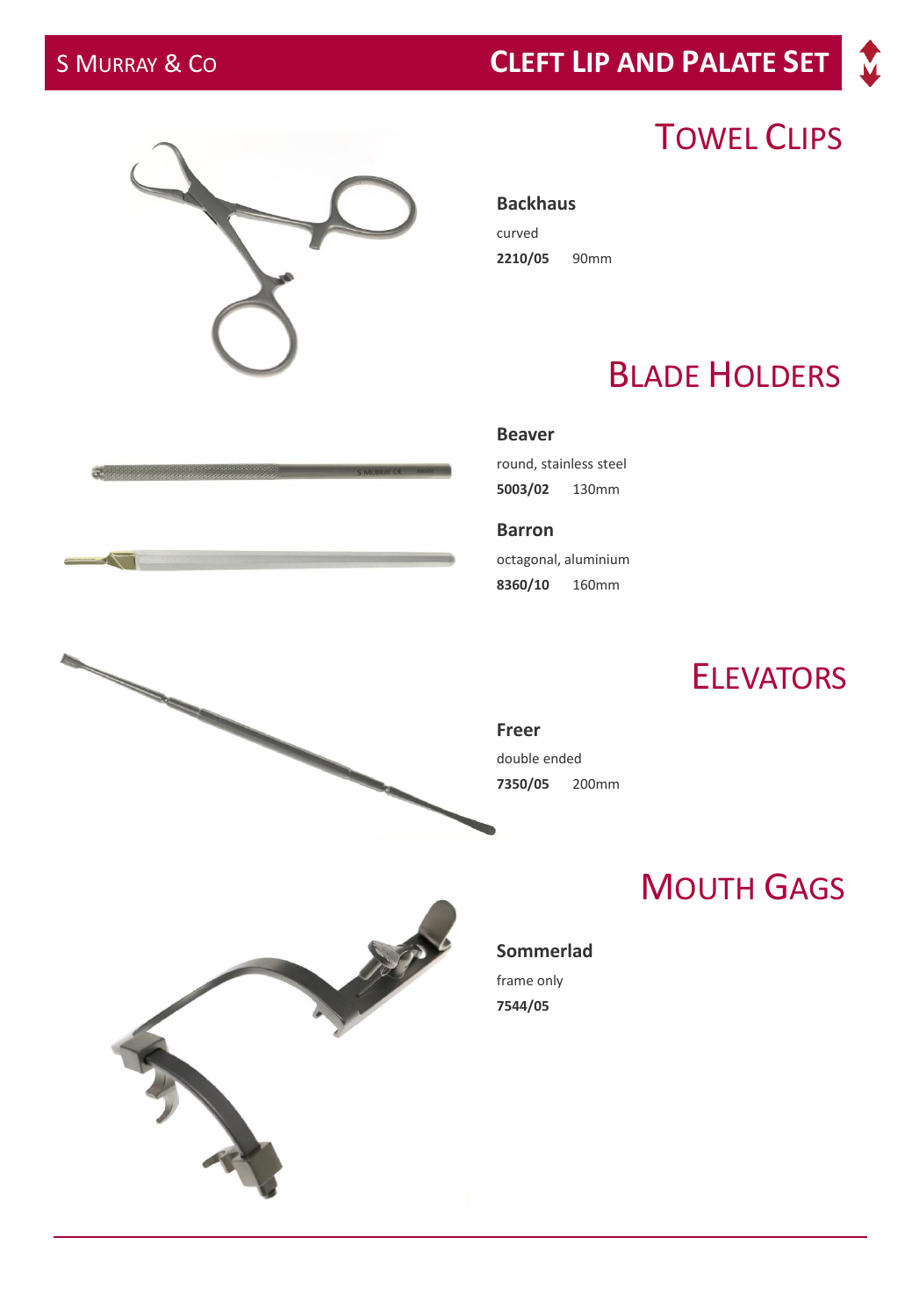# **CLEFT LIP AND PALATE SET** S MURRAY & CO

# MOUTH GAGS

### **Sommerlad Tongue Plates**

| 7544/55 | Fig 1, 50mm |
|---------|-------------|
| 7544/60 | Fig 2, 60mm |
| 7544/65 | Fig 3, 70mm |
| 7544/70 | Fig 4, 80mm |



# MAPPING PENS

Manufactured with both standard and fine sizes for greater precision, the newly designed Sommerlad Mapping Pens (Mark 2) included in this set have a new, unique tip guard. The adjusting barrel is screwed proximally to adjust the tip width and distally to protect the tip when not in use, as illustrated below. It has fenestrations for ease of cleaning. The pen with the fine tip has been developed for marking a cleft lip repair. Both pens include a scale on the handle.

### **Sommerlad**

with tip guard, 150mm **8149/25** standard tip **8149/50** fine tip

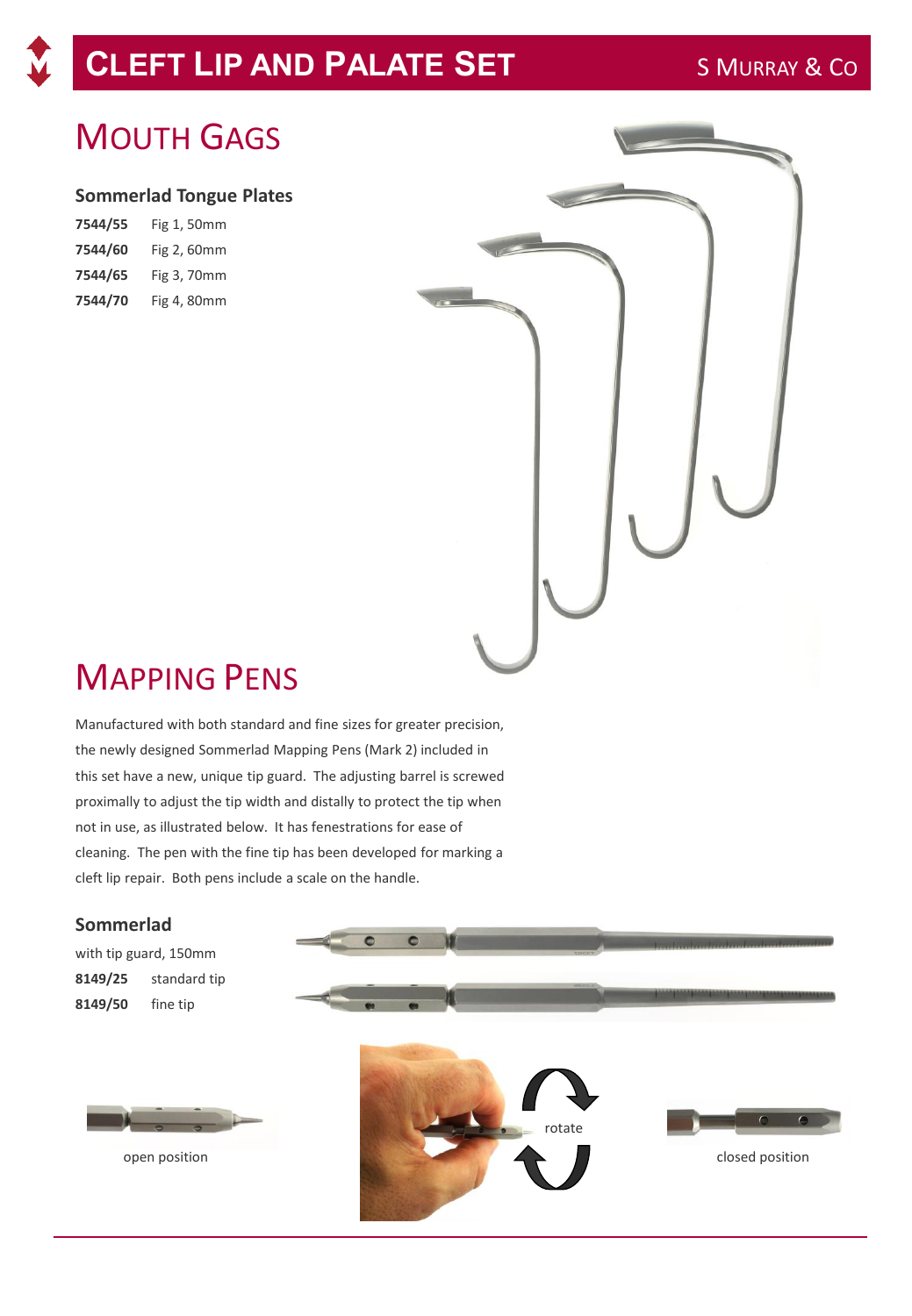# S MURRAY & CO **CLEFT LIP AND PALATE SET**

# **RASPATORIES**





# **SKIN DIVIDERS**

## **Castroviejo Scleral Divider/Marker**

marked with scale from 0-20 **8980/10**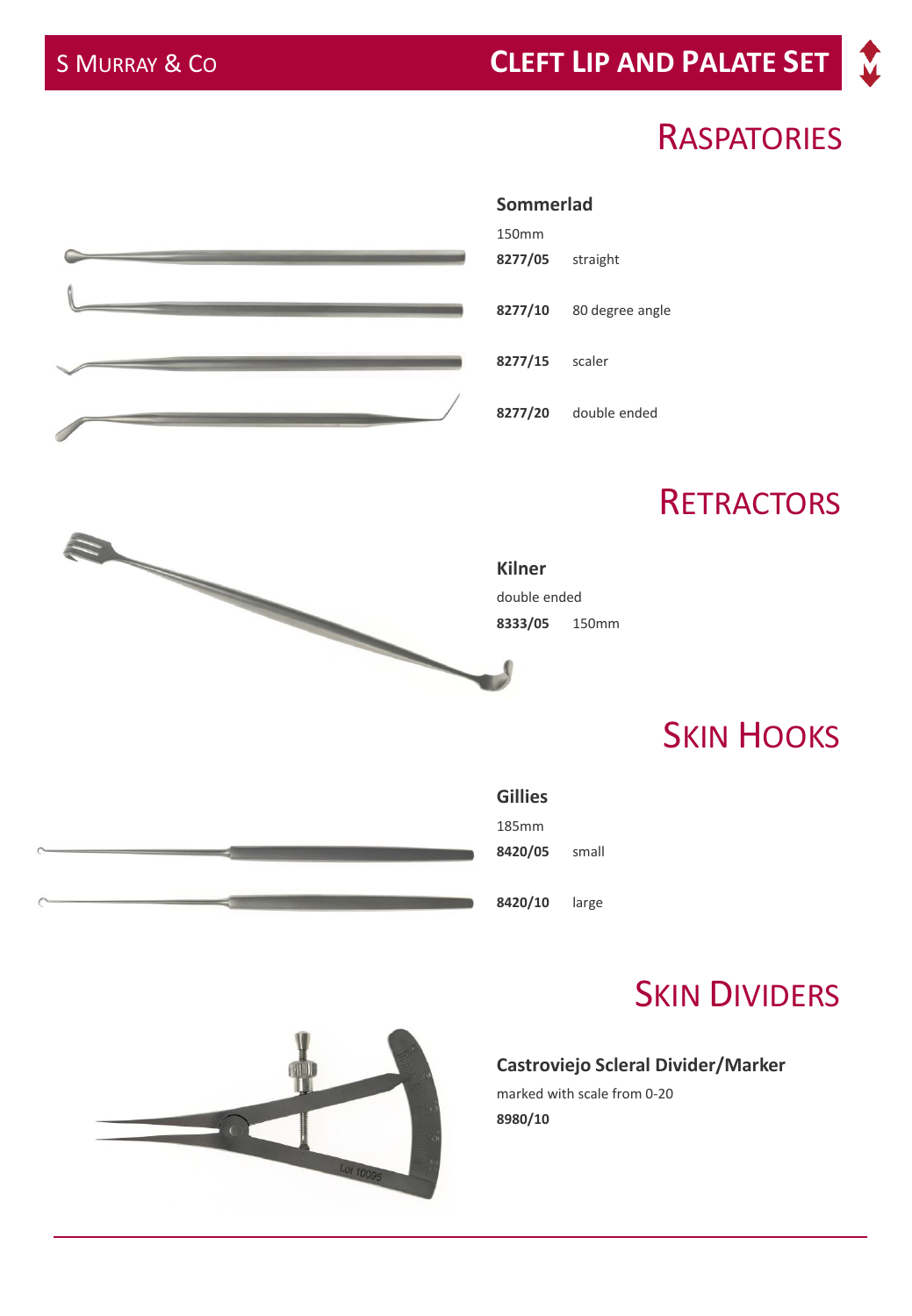# ACCESSORIES – SCALPEL BLADES, (INCLUDED IN SET)



**No 15**  carbon steel, sterile, box of 100 **1804/25**



**Lamellar**  angled up, sterile, box of 6 **1811/90**

# ACCESSORIES – DIATHERMY, (NOT INCLUDED IN SET)

# **Cable, bi-polar**

European connection, twin 4mm pin, fixed pitch, supplied with 50 use autoclave countdown marker **1205/05** 3m



## **Adaptor**

for use with cable 1205/05 **1205/55** 18mm to 22mm



# **Adaptor**

for use with cable 1205/05 **1205/60** 29mm to 35mm

# **Forceps, bi-polar**

straight, fine tip, 0.5mm **5390/15** 150mm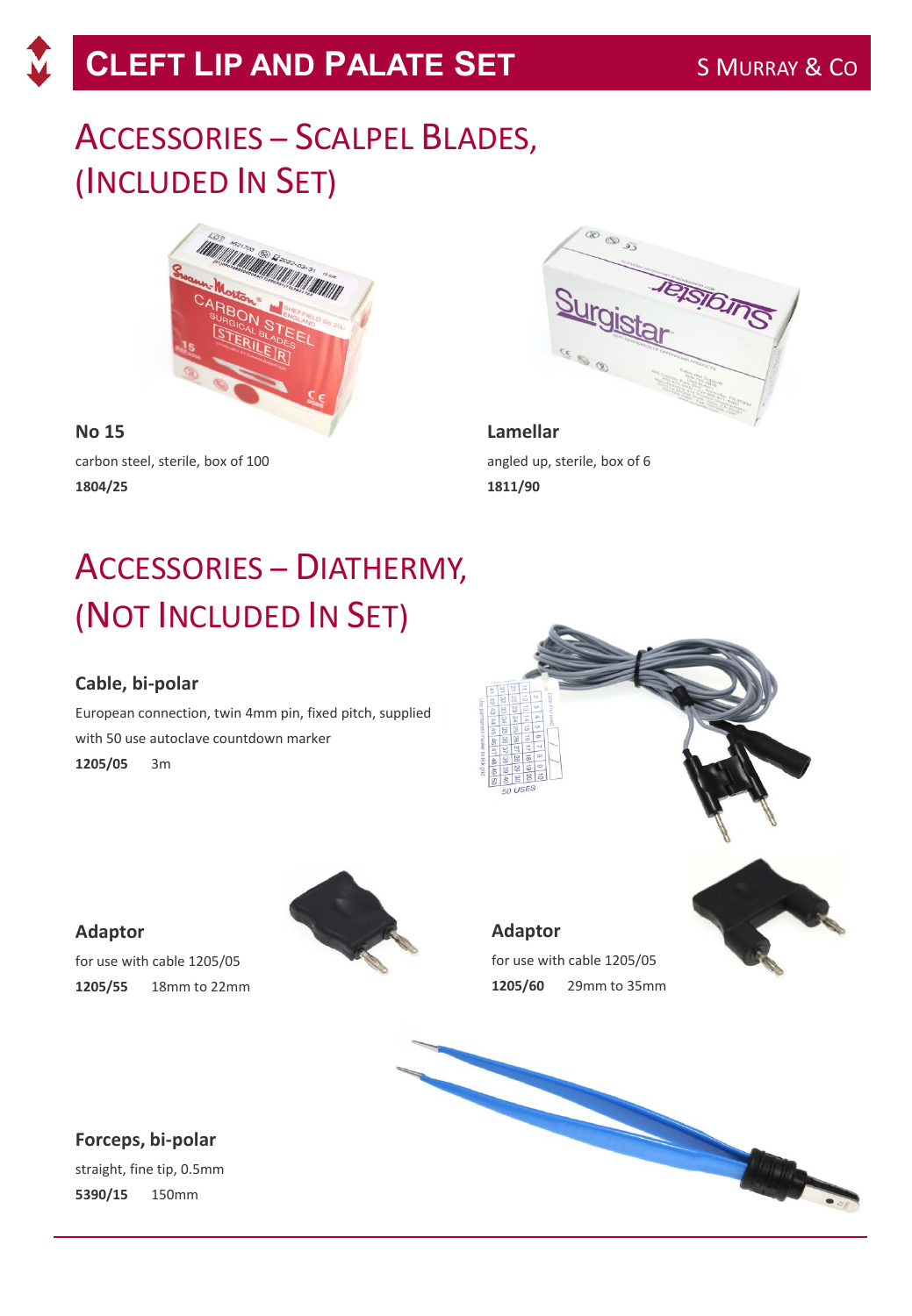



# **INSTRUCTIONS FOR RE-PROCESSING REUSABLE DEVICES**

The following instructions are for all reusable medical devices shown in this catalogue, unless stated otherwise with the packaging of the product. These instructions are intended for use only by persons with the required specialist knowledge and training.

### **WARNINGS**

- Follow instructions and warnings as issued by manufacturers of any decontaminents, disinfectants and cleaning agents used. Wherever possible avoid use of mineral acids and harsh, abrasive agents.
- No part of the process shall exceed 140°C.
- Aluminium based products are damaged by high alkaline solutions (pH  $>1$ ).
- Devices with long, narrow cannula, hinges and blind holes require particular attention during cleaning.

#### **Limitations on Reprocessing**

- Repeated processing has minimal effect on these instruments.
- End of life is normally determined by wear and damage in use.
- Any specific limitations on the number of reprocessing cycles shall be made available with the instrument.

### **INSTRUCTIONS**

#### **From Point of Use**

If possible, soiled instruments should be placed in a holding solution (combined disinfectant / enzyme solution) immediately after use and prior to cleaning, avoiding the use of bleach-based solutions.

**Note:** this process is not suitable for aluminium instruments.

#### **Preparation for Decontamination**

- Disassemble where intended by trained staff only, without the use of tools unless specifically provided by the manufacturer.
- Reprocess all instruments as soon as it is reasonably practical following use.

#### **Cleaning: Automated**

- **Use only either CE marked or validated washer-disinfector machines and cleaning agents, following the manufacturers' instructions for use, warnings and recommended cycles.\***
- Load instruments carefully, with any box joints and hinges open and so that any fenestrations in instruments can drain.
- Place heavy instruments with care in the bottom of containers.
- Place instruments with concave surfaces (e.g. curettes) facing down to prevent pooling of water.

#### **Cleaning: Manual**

• **Manual cleaning is not advised if an automatic washer-disinfector is available. If this equipment is not available, use the following process: -**

**One:** Using a sink dedicated for instrument cleaning (not used for hand washing), rinse excess soil from instrument (water temp <35°C).

**Two:** Keeping the instrument submerged in the water, with a brush, apply CE marked cleaning solution to all surfaces. Pay particular attention to serrations, teeth, ratchets and hinges, always brushing away from the body. Ensure rongeurs and hinged instruments are thoroughly cleaned in both open and closed positions.

**Three:** Rinse instruments thoroughly with clean gj cc^c\ water, so that i] Z l ViZg reaches all parts of the instrument, then carefully hand dry dg i hZ Vc industrial drving cabinet.

**Note:** when manual cleaning is used it may not be possible to disinfect the device prior to further handling.

#### **Cleaning: Inspection**

- After cleaning, check all surfaces, cannulations, holes and lumens for complete removal of soil.
- If any soil is still visible, return the instrument for repeat decontamination.

**Note:** automated cleaning may not be suitable for all lumens and cannulae, in which case clean manually with an appropriate brush (and stilette if provided) that reaches the depth of the feature.

#### **Maintenance**

• Apply surgical grade lubrication oil to hinges, joints and moving parts as per the lubrication oil manufacturer's instructions.

### **Inspection and Function Testing**

- Visually inspect and check:-
	- all instruments for damage and wear cutting edges are free of nicks and present a continuous edge
	- jaws and teeth align correctly
	- all articulated instruments have a smooth movement without
	- excess play locking mechanisms (such as ratchets) fasten securely and
	- close easily
	- long, slender instruments are not distorted
	- any component parts fit and assemble correctly with mating components.
- Remove for repair or replacement any blunt, worn out, flaking, fractured or damaged instruments.

**Note:** if an instrument is returned to the manufacturer / supplier, the instrument must be decontaminated and sterilised and be accompanied with the relevant documented evidence.

### **Packaging**

• All instruments to be packed following local protocol & Zchj g^c\ i] Z eVX` ^h aVg\Z Zcdj \] id XdciV^c i] Z ^chigj b Zci l ^i] dj i higZhh^c\ i] Z hZVah(

#### **Sterilisation**

- **Either CE marked or validated vacuum autoclave operating at 134- 137°C 2.25 bar for a minimum holding time of 3 minutes - always following the instructions of the machine manufacturer.**
- When sterilising multiple instruments in one autoclave cycle, ensure that the steriliser manufacturer's stated maximum load is not exceeded.
- Ensure instruments are dry before sterilisation. If the instruments cannot be dried prior to sterilisation, then use distilled/de-ionised water in the final-rinse stage of cleaning.

#### **Storage**

Ensure instruments are dry before storage, and stored in dry, clean conditions at an ambient room temperature and away from direct sunlight.

#### **Additional Information**

• Other forms of **cleaning** (ultrasonic, alkaline and neutral) and sterilisation (Low Temperature Steam, Formaldehyde, Ethyleneoxide and Gas Plasma) are available. However, always follow the instructions for use as issued by the manufacturer and always consult with them if in any doubt over the suitability of any process used.

**\* These instructions have been validated using a washer-disinfector cycle validated to include two cold rinses at <35°C, a detergent cycle and a rinse cycle both at >50°C, a disinfection cycle operating at a temperature of between 80°C and 87°C for a minimum holding time of 1 minute and a 20 minute drying cycle. The detergent used was a low foaming, non-ionising spray wash detergent cleaner (max 12 pH) and the rinse aid a neutral pH low foaming, non-ionic surfactant with isopropyl alcohol.**

It is the responsibility of the reprocessor to ensure that the reprocessing as actually performed using equipment, materials and personnel in the reprocessing facility achieve the desired result. This requires validation and routine monitoring of the process. Likewise any deviation by the reprocessor from the instructions provided must be properly evaluated for effectiveness and potential adverse consequences.